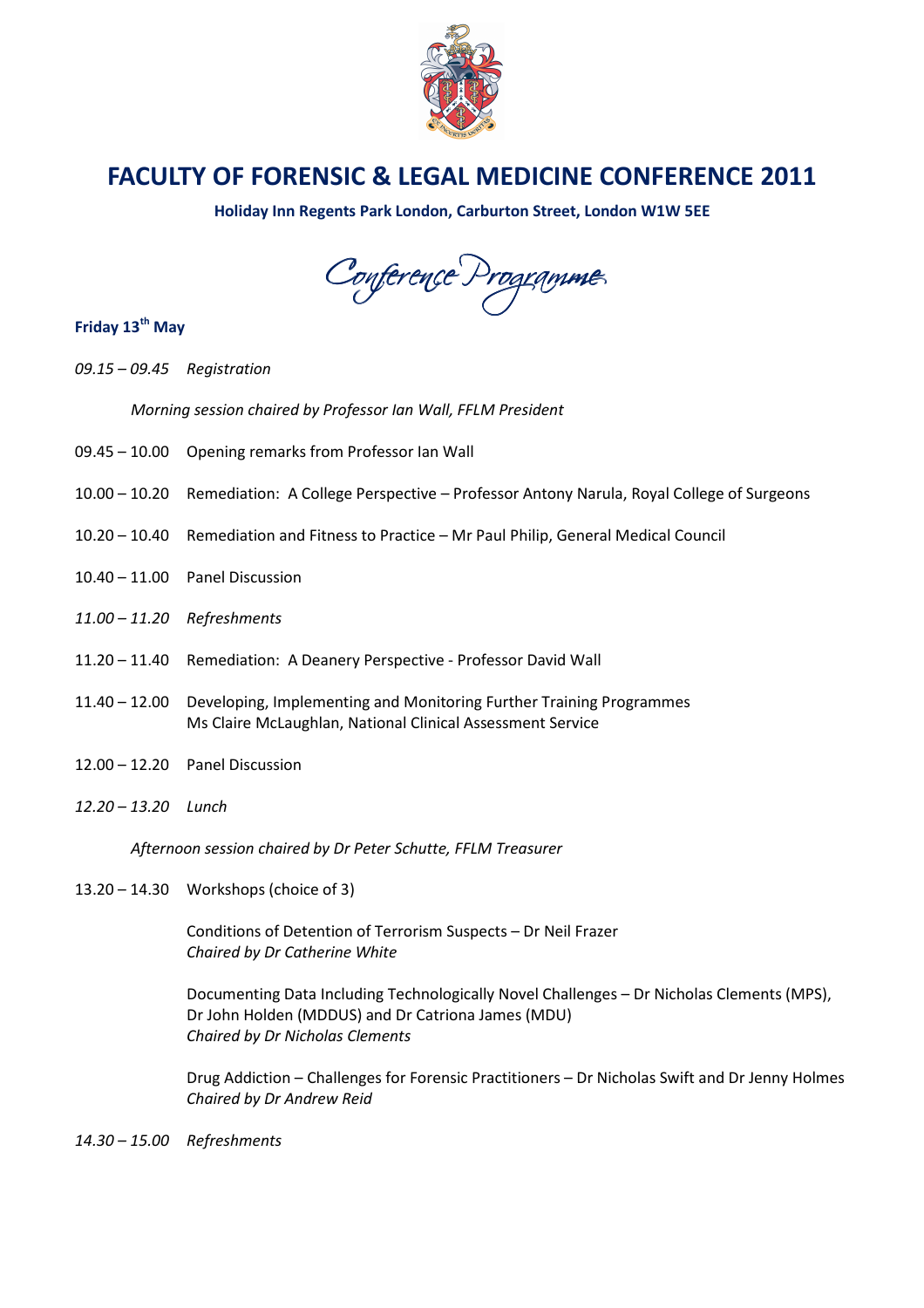

## Friday 13<sup>th</sup> May (continued)

- 15.00 16.45 FFLM Annual General Meeting
- 16.45 17.00 Refreshments
- 17.00 18.00 David Jenkins Lecture Everyone's Job, But Whose Responsibility? Professor Jacqui Mok

\*\*\*

- 19.30 20.00 Pre-dinner Drinks
- 20.00 23.00 Gala Dinner (dress code: lounge suits)